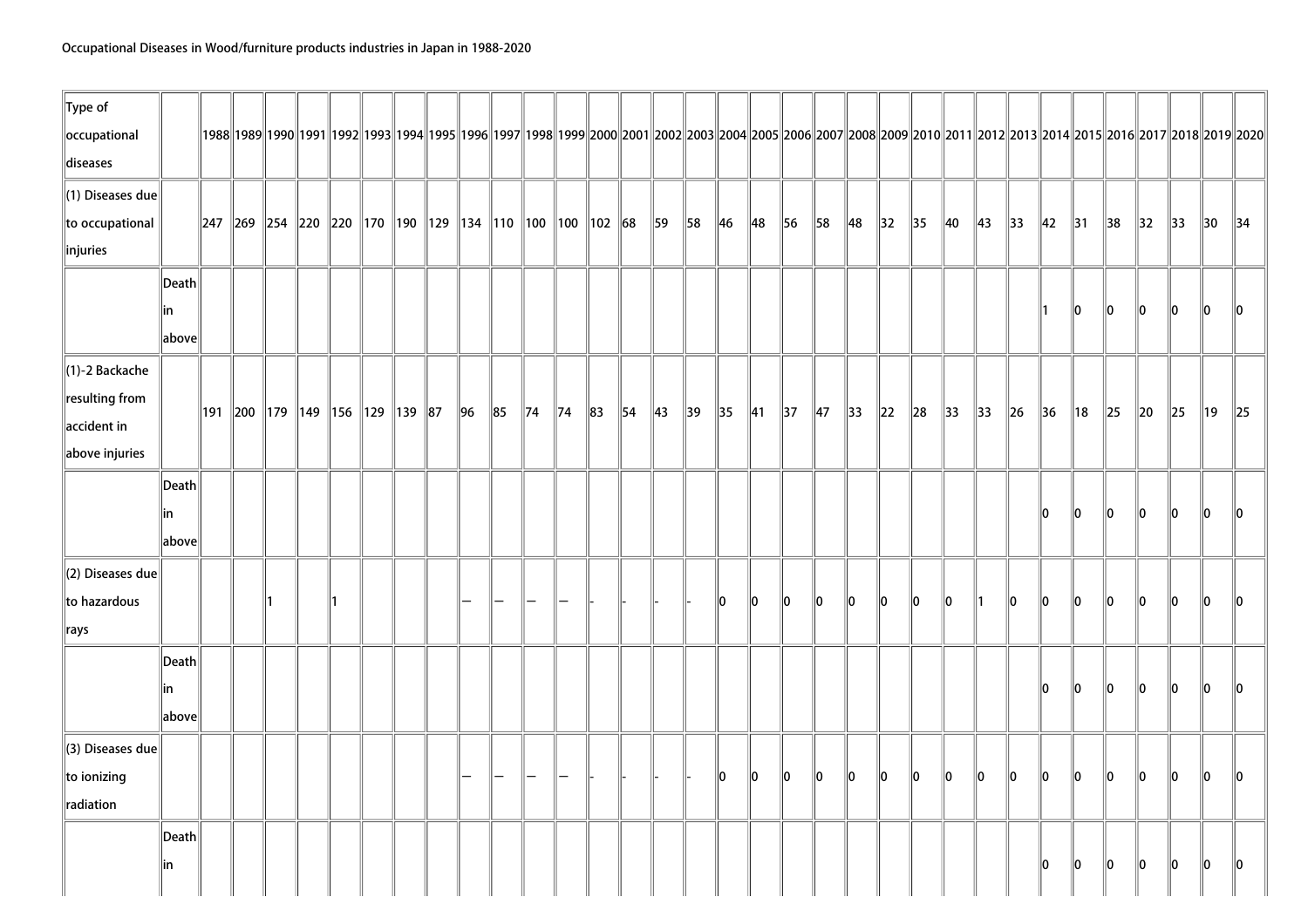|                          | $\ $ above $\ $       |               |                |               |                |                |               |               |                |               |                   |               |               |               |               |               |               |         |               |    |               |    |    |    |    |    |         |               |               |           |    |               |                |
|--------------------------|-----------------------|---------------|----------------|---------------|----------------|----------------|---------------|---------------|----------------|---------------|-------------------|---------------|---------------|---------------|---------------|---------------|---------------|---------|---------------|----|---------------|----|----|----|----|----|---------|---------------|---------------|-----------|----|---------------|----------------|
| $\ $ (4) Diseases due    |                       |               |                |               |                |                |               |               |                |               |                   |               |               |               |               |               |               |         |               |    |               |    |    |    |    |    |         |               |               |           |    |               |                |
| $\ $ to abnormal         |                       |               |                |               |                |                |               |               |                | -             | —                 |               |               |               |               |               | 10            | 10      | $\ 0\ $       | 10 | 10            | 10 | 10 | 10 | 10 | 10 | 10      | 10            | 10            | 10        | 10 | 10            | $\ 0\ $        |
| atmospheric              |                       |               |                |               |                |                |               |               |                |               |                   |               |               |               |               |               |               |         |               |    |               |    |    |    |    |    |         |               |               |           |    |               |                |
| $\ $ pressure            |                       |               |                |               |                |                |               |               |                |               |                   |               |               |               |               |               |               |         |               |    |               |    |    |    |    |    |         |               |               |           |    |               |                |
|                          | $\vert$ Death $\vert$ |               |                |               |                |                |               |               |                |               |                   |               |               |               |               |               |               |         |               |    |               |    |    |    |    |    |         |               |               |           |    |               |                |
|                          | in                    |               |                |               |                |                |               |               |                |               |                   |               |               |               |               |               |               |         |               |    |               |    |    |    |    |    | 10      | 10            | 10            | 10        | 10 | 10            | 10             |
|                          | above                 |               |                |               |                |                |               |               |                |               |                   |               |               |               |               |               |               |         |               |    |               |    |    |    |    |    |         |               |               |           |    |               |                |
| $\ $ (5) Diseases due    |                       |               |                |               |                |                |               |               |                |               |                   |               |               |               |               |               |               |         |               |    |               |    |    |    |    |    |         |               |               |           |    |               |                |
| $\ $ to abnormal         |                       | $\parallel$ 2 | $\parallel$ 13 | $\parallel$ 4 | $\parallel$ 11 | $\parallel$ 10 | $\parallel$ 9 | $\parallel$ 9 | $\parallel$ 11 | $\parallel$ 7 | $\parallel$ 2     | $\parallel$ 5 | $\parallel$ 5 | $\parallel$ 1 | $\parallel$ 4 | $\parallel$ 3 | $\parallel$ 3 | $\ 2\ $ | $\parallel$ 1 | 5  | $\parallel$ 3 | ∥1 | 9  | 5  | 13 | 8  | 17      | 13            | $\parallel$ 5 | $\vert$ 6 | 13 | $\parallel$ 7 | $\parallel$ 11 |
| $\parallel$ temperature  |                       |               |                |               |                |                |               |               |                |               |                   |               |               |               |               |               |               |         |               |    |               |    |    |    |    |    |         |               |               |           |    |               |                |
|                          | $\vert$ Death $\vert$ |               |                |               |                |                |               |               |                |               |                   |               |               |               |               |               |               |         |               |    |               |    |    |    |    |    |         |               |               |           |    |               |                |
|                          | in                    |               |                |               |                |                |               |               |                |               |                   |               |               |               |               |               |               |         |               |    |               |    |    |    |    |    | 10      | 10            | 10            | 10        | 10 | 10            | 10             |
|                          | above                 |               |                |               |                |                |               |               |                |               |                   |               |               |               |               |               |               |         |               |    |               |    |    |    |    |    |         |               |               |           |    |               |                |
| $\ $ (5)-2 Heat          |                       |               |                |               |                |                |               |               |                |               |                   |               |               |               |               |               |               |         |               |    |               |    |    |    |    |    |         |               |               |           |    |               |                |
| stroke in above          |                       |               |                |               |                |                |               |               |                |               |                   |               |               |               |               |               |               |         |               |    |               |    |    |    |    |    | 15      | $\parallel$ 3 | $\parallel$ 5 | $\ 6\ $   | 12 | 17            | 10             |
| abnormal                 |                       |               |                |               |                |                |               |               |                |               |                   |               |               |               |               |               |               |         |               |    |               |    |    |    |    |    |         |               |               |           |    |               |                |
| $\parallel$ temperature  |                       |               |                |               |                |                |               |               |                |               |                   |               |               |               |               |               |               |         |               |    |               |    |    |    |    |    |         |               |               |           |    |               |                |
|                          | $\vert$ Death $\vert$ |               |                |               |                |                |               |               |                |               |                   |               |               |               |               |               |               |         |               |    |               |    |    |    |    |    |         |               |               |           |    |               |                |
|                          | in                    |               |                |               |                |                |               |               |                |               |                   |               |               |               |               |               |               |         |               |    |               |    |    |    |    |    | 10      | 10            | $\ 0\ $       | 10        | 10 | 10            | 10             |
|                          | above                 |               |                |               |                |                |               |               |                |               |                   |               |               |               |               |               |               |         |               |    |               |    |    |    |    |    |         |               |               |           |    |               |                |
| $\ $ (6) Ear diseases    |                       |               |                |               |                |                |               |               |                |               |                   |               |               |               |               |               |               | ∥1      | 10            |    |               |    |    |    |    |    | llo     | ∥o            | 10            |           |    |               |                |
| $\parallel$ due to noise |                       |               |                |               |                |                |               |               |                |               |                   |               |               |               |               |               | 10            |         |               | ∥1 | ∥1            | 10 | 10 | 10 | 10 | 10 |         |               |               | 10        | 10 | 10            | $\ 0\ $        |
|                          | $\ $ Death $\ $       |               |                |               |                |                |               |               |                |               |                   |               |               |               |               |               |               |         |               |    |               |    |    |    |    |    |         |               |               |           |    |               |                |
|                          | ∥in                   |               |                |               |                |                |               |               |                |               |                   |               |               |               |               |               |               |         |               |    |               |    |    |    |    |    | 10      | $\ 0\ $       | $\ 0\ $       | 10        | 10 | 10            | 10             |
|                          | above                 |               |                |               |                |                |               |               |                |               |                   |               |               |               |               |               |               |         |               |    |               |    |    |    |    |    |         |               |               |           |    |               |                |
| $\Vert$ (7) Diseases due |                       |               |                |               |                |                |               |               |                |               |                   |               |               |               |               |               |               |         |               |    |               |    |    |    |    |    |         |               |               |           |    |               |                |
| $\ $ to factors other    |                       |               | ∥1             |               |                | 11             |               |               |                | -             | $\qquad \qquad -$ | $\overline{}$ | —             |               |               |               | 10            | 10      | $\ 0\ $       | 10 | 10            | 10 | 10 | 10 | 10 | 10 | $\ 0\ $ | 11            | 10            | 10        | 10 | 10            | 10             |
| than (2) to (6)          |                       |               |                |               |                |                |               |               |                |               |                   |               |               |               |               |               |               |         |               |    |               |    |    |    |    |    |         |               |               |           |    |               |                |
|                          | $\ $ Death $\ $       |               |                |               |                |                |               |               |                |               |                   |               |               |               |               |               |               |         |               |    |               |    |    |    |    |    |         |               |               |           |    |               |                |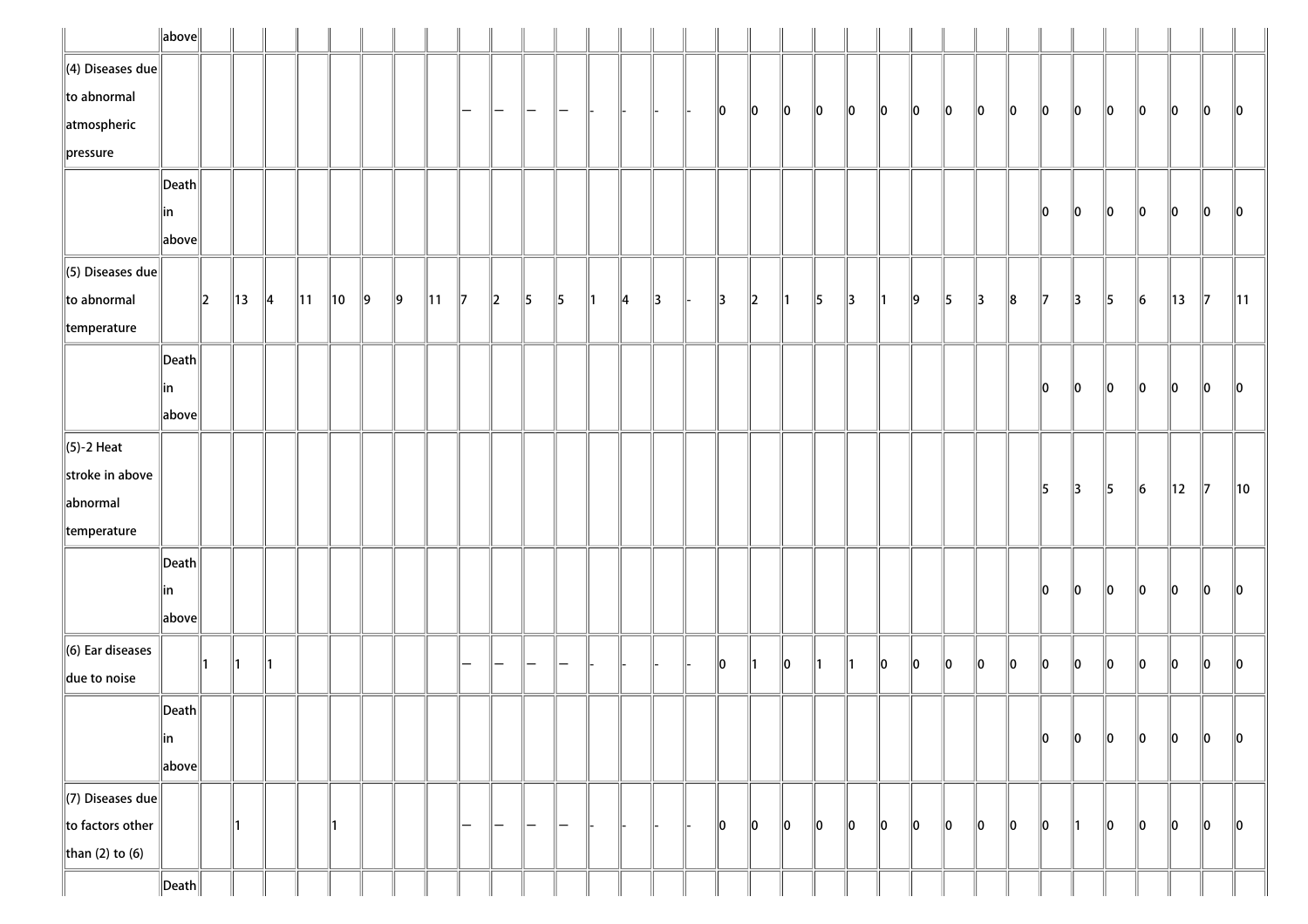|                                                                                                                                | ∥in<br>above                                            |               |                |                |               |               |               |               |               |               |               |                 |               |               |               |               |               |               |               |                 |               |               |    |    |      |                |     | ll0           | 10            | $\ 0\ $       | 10            | 10            | 10 | $\parallel$ 0 |
|--------------------------------------------------------------------------------------------------------------------------------|---------------------------------------------------------|---------------|----------------|----------------|---------------|---------------|---------------|---------------|---------------|---------------|---------------|-----------------|---------------|---------------|---------------|---------------|---------------|---------------|---------------|-----------------|---------------|---------------|----|----|------|----------------|-----|---------------|---------------|---------------|---------------|---------------|----|---------------|
| $\ $ (8) Diseases of<br>locomotion and<br> internal organs<br>$\ $ due to heavy<br>and excessive<br>work load                  |                                                         | $\parallel$ 4 | $\ 8$          | $\parallel$ 3  | $\parallel$ 4 | $ 2\rangle$   | $\parallel$ 3 | $\parallel$ 3 | $\parallel$ 2 | $\parallel$ 1 | $\parallel$ 3 | $\parallel$ 4   | ∥4            | $\parallel$ 2 |               | $\parallel$ 1 | $\parallel$ 1 | $\parallel$ 1 | $\parallel$ 4 | $\ 0\ $         | $\ 0\ $       | $\parallel 0$ | 10 | ∥1 | ∥1   | $\mathbb{I}$ 1 | ∥1  | 10            | $\parallel$ 4 | $\parallel$ 1 | 10            | 3             | 10 | $\parallel$ 1 |
|                                                                                                                                | $\ $ Death $\ $<br> in<br>$\ $ above $\ $               |               |                |                |               |               |               |               |               |               |               |                 |               |               |               |               |               |               |               |                 |               |               |    |    |      |                |     | 10            | 10            | 10            | 10            | 10            | 10 | 10            |
| $\Vert(9)$<br>  Occupational<br>lower back pain<br>$\left\ $ excluding that<br>$\ $ caused by<br>occupational<br>$\ $ injuries |                                                         | $\parallel$ 4 | $\parallel$ 13 | $\parallel$ 12 | $\parallel$ 3 | $\vert$ 2     | $\ 2\ $       | $\ 2\ $       | $\parallel$ 4 | $\parallel$ 1 | $\parallel$ 2 | $\parallel$ 1   | $\parallel$ 1 | $\parallel$ 1 | $\parallel$ 1 | $\parallel$ 1 | $\parallel$ 1 | $\ 2\ $       | $\ 0\ $       | $\ 0\ $         | $\parallel$ 1 | 11            | 10 | 10 | 10   | ∥1             | 10  | $\ 0\ $       | $\ 0\ $       | $\ 0\ $       | 10            | 10            | 10 | $\parallel$ 0 |
|                                                                                                                                | Death<br> in<br>$\ $ above $\ $                         |               |                |                |               |               |               |               |               |               |               |                 |               |               |               |               |               |               |               |                 |               |               |    |    |      |                |     | 10            | 10            | 10            | 10            | 10            | 10 | 10            |
| $\ $ (10) Diseases<br>$\ $ due to vibration                                                                                    |                                                         | 3             | $\parallel$ 3  | 13             | $\parallel$ 2 | 3             | $\parallel$ 1 | $\ 2\ $       | $\parallel$ 2 | -             | -             | —               | —             |               |               |               | ∥1            | 10            | llo.          | 10              | $\parallel$ 1 | 10            | 10 | 10 | llo. | llo            | llo |               | lo            | $\ 0\ $       | 10            | 10            | 10 | 10            |
|                                                                                                                                | $\left\Vert \mathsf{Death}\right\Vert$<br>∥in<br> above |               |                |                |               |               |               |               |               |               |               |                 |               |               |               |               |               |               |               |                 |               |               |    |    |      |                |     | 10            | 10            | $\ 0\ $       | 10            | 10            | 0  | $\ 0\ $       |
| $\parallel$ (11) Disorders<br>$\ $ in fingers and<br>forearms, and<br>cervico-                                                 |                                                         | $\parallel$ 5 | $\parallel$ 3  | $\parallel$ 2  | $\parallel$ 1 | $\parallel$ 3 |               |               | $\parallel$ 2 | 2             | $\parallel$ 3 | $\vert 6 \vert$ | $\ 6\ $       | 5             | $\parallel$ 1 | $\vert$ 6     | $\parallel$ 3 | $\parallel$ 3 | $\parallel$ 1 | $\vert 6 \vert$ | $\ 2\ $       | 3             | 2  | 11 | 0    | 11             | 2   | $\parallel$ 3 | $\parallel$ 4 | $\ 0\ $       | $\parallel$ 1 | $\parallel$ 2 | 3  | $\ 0\ $       |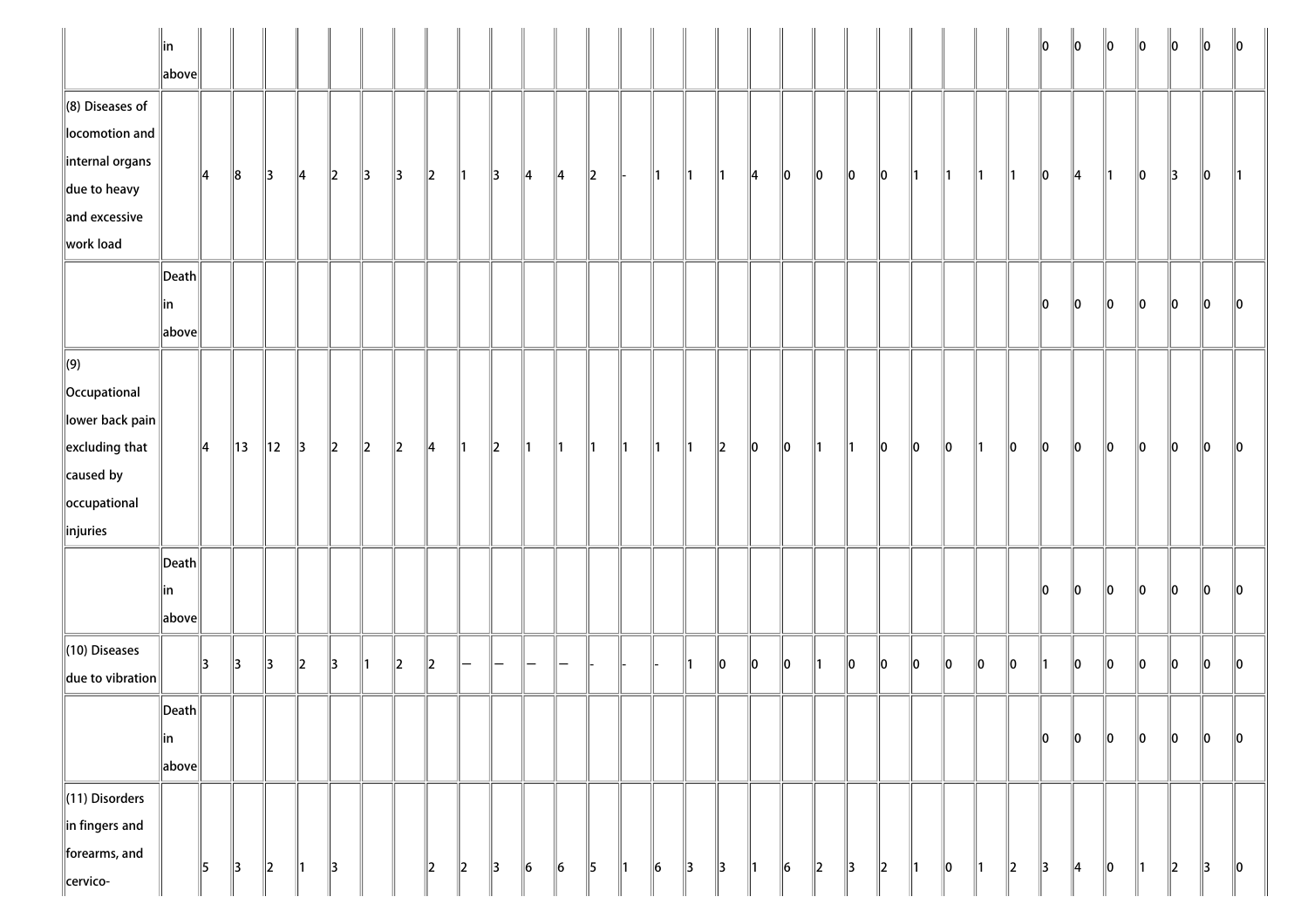| $\ $ bronchial                     |                                      |    |               |         |               |               |               |           |               |                          |                          |               |                   |                |               |               |               |               |               |                      |               |               |               |               |         |               |         |         |         |         |         |         |               |                 |
|------------------------------------|--------------------------------------|----|---------------|---------|---------------|---------------|---------------|-----------|---------------|--------------------------|--------------------------|---------------|-------------------|----------------|---------------|---------------|---------------|---------------|---------------|----------------------|---------------|---------------|---------------|---------------|---------|---------------|---------|---------|---------|---------|---------|---------|---------------|-----------------|
| disorder                           |                                      |    |               |         |               |               |               |           |               |                          |                          |               |                   |                |               |               |               |               |               |                      |               |               |               |               |         |               |         |         |         |         |         |         |               |                 |
|                                    | $\vert$ Death $\vert$                |    |               |         |               |               |               |           |               |                          |                          |               |                   |                |               |               |               |               |               |                      |               |               |               |               |         |               |         |         |         |         |         |         |               |                 |
|                                    | ∥in                                  |    |               |         |               |               |               |           |               |                          |                          |               |                   |                |               |               |               |               |               |                      |               |               |               |               |         |               |         | 10      | 10      | 10      | 10      | 10      | 10            | $\mathsf{I}$ lo |
|                                    | above                                |    |               |         |               |               |               |           |               |                          |                          |               |                   |                |               |               |               |               |               |                      |               |               |               |               |         |               |         |         |         |         |         |         |               |                 |
| $\ $ (12) Diseases                 |                                      |    |               |         |               |               |               |           |               |                          |                          |               |                   |                |               |               |               |               |               |                      |               |               |               |               |         |               |         |         |         |         |         |         |               |                 |
| due to causes                      |                                      |    |               |         |               |               |               |           |               |                          |                          |               |                   |                |               |               |               |               |               |                      |               |               |               |               |         |               |         |         |         |         |         |         |               |                 |
| $\left\Vert$ other than (8)        |                                      |    | 13            | ∥1      | Ш             |               |               |           |               | $\qquad \qquad -$        | $\ 2\ $                  | $\vert$ $-$   | $\vert$ $-$       | $\mathsf{I}$ 1 | $\parallel$ 1 |               | $\parallel$ 3 | $\ 0\ $       | $\ 2\ $       | 10                   | $ 0\rangle$   | $\parallel$ 1 | $\parallel$ 1 | $ 0\rangle$   | 10      | $\ 0\ $       | ∥1      | 10      | 11      |         | 10      | Ш       | 11            | $\parallel$ 2   |
| $\ $ to (11)                       |                                      |    |               |         |               |               |               |           |               |                          |                          |               |                   |                |               |               |               |               |               |                      |               |               |               |               |         |               |         |         |         |         |         |         |               |                 |
|                                    | $\ $ Death $\ $                      |    |               |         |               |               |               |           |               |                          |                          |               |                   |                |               |               |               |               |               |                      |               |               |               |               |         |               |         |         |         |         |         |         |               |                 |
|                                    | ∥in                                  |    |               |         |               |               |               |           |               |                          |                          |               |                   |                |               |               |               |               |               |                      |               |               |               |               |         |               |         | 10      | 10      | 10      | 10      | 10      | 10            | 10              |
|                                    | $\left\Vert \text{above}\right\Vert$ |    |               |         |               |               |               |           |               |                          |                          |               |                   |                |               |               |               |               |               |                      |               |               |               |               |         |               |         |         |         |         |         |         |               |                 |
| $\parallel$ (13) Anoxia            |                                      |    |               |         |               |               |               |           |               | $\overline{\phantom{0}}$ | $\overline{\phantom{0}}$ | -             | —                 |                |               |               |               | $\ 0\ $       | $\ 0\ $       | $\ 0\ $              | $\ 0\ $       | $ 0\rangle$   | 10            | $\ 0\ $       | $\ 0\ $ | $\ 0\ $       | 3       | $\ 0\ $ | 0       | $\ 0\ $ | 0       | $\ 0\ $ | $\ 0\ $       | $\ 0\ $         |
|                                    | Death                                |    |               |         |               |               |               |           |               |                          |                          |               |                   |                |               |               |               |               |               |                      |               |               |               |               |         |               |         |         |         |         |         |         |               |                 |
|                                    |                                      |    |               |         |               |               |               |           |               |                          |                          |               |                   |                |               |               |               |               |               |                      |               |               |               |               |         |               |         | llo.    | 10      | 10      | llo     | 10      | $\ 0\ $       | llo             |
|                                    | ∥in<br>above                         |    |               |         |               |               |               |           |               |                          |                          |               |                   |                |               |               |               |               |               |                      |               |               |               |               |         |               |         |         |         |         |         |         |               |                 |
|                                    |                                      |    |               |         |               |               |               |           |               |                          |                          |               |                   |                |               |               |               |               |               |                      |               |               |               |               |         |               |         |         |         |         |         |         |               |                 |
| $\parallel$ (14) Diseases          |                                      |    |               |         |               |               |               |           |               |                          |                          |               |                   |                |               |               |               |               |               |                      |               |               |               |               |         |               |         |         |         |         |         |         |               |                 |
| $\ $ due to chemical $\ $          |                                      |    |               |         |               |               |               |           |               |                          |                          |               |                   |                |               |               |               |               |               |                      |               |               |               |               |         |               |         |         |         |         |         |         |               |                 |
| substances                         |                                      | ∥4 | $\parallel$ 3 | $\ 6\ $ | $\parallel$ 3 | $\parallel$ 5 | $\parallel$ 4 | $\vert$ 5 | $\parallel$ 3 | $\parallel$ 4            | $\parallel$ 5            | $\vert$ 5     | $\parallel$ 5     | $\parallel$ 1  | $\parallel$ 1 | $\parallel$ 1 | $\parallel$ 1 | $\parallel$ 3 | $\parallel$ 5 | $\vert$ <sub>2</sub> | $\parallel$ 5 | $\parallel$ 1 | $\ 2\ $       | $\parallel$ 1 | $\ 0\ $ | $\parallel$ 5 | ∥1      | ∥1      | $\ 0\ $ | $\ 2\ $ | $\ 0\ $ | ∥1      | $\parallel$ 0 | 11              |
| $\ $ (excluding                    |                                      |    |               |         |               |               |               |           |               |                          |                          |               |                   |                |               |               |               |               |               |                      |               |               |               |               |         |               |         |         |         |         |         |         |               |                 |
| cancer)                            |                                      |    |               |         |               |               |               |           |               |                          |                          |               |                   |                |               |               |               |               |               |                      |               |               |               |               |         |               |         |         |         |         |         |         |               |                 |
|                                    | $\vert$ Death $\vert$                |    |               |         |               |               |               |           |               |                          |                          |               |                   |                |               |               |               |               |               |                      |               |               |               |               |         |               |         |         |         |         |         |         |               |                 |
|                                    | in                                   |    |               |         |               |               |               |           |               |                          |                          |               |                   |                |               |               |               |               |               |                      |               |               |               |               |         |               |         | 10      | 10      | 10      | 10      | 10      | llo           | llo             |
|                                    | above                                |    |               |         |               |               |               |           |               |                          |                          |               |                   |                |               |               |               |               |               |                      |               |               |               |               |         |               |         |         |         |         |         |         |               |                 |
| $\sqrt{(15)}$                      |                                      |    |               |         |               |               |               |           |               |                          |                          |               |                   |                |               |               |               |               |               |                      |               |               |               |               |         |               |         |         |         |         |         |         |               |                 |
| $\left\ $ Pneumoconiosis $\right $ |                                      |    |               |         |               |               |               |           |               |                          |                          |               |                   |                |               |               |               |               |               |                      |               |               |               |               |         |               |         |         |         |         |         |         |               |                 |
| $\ $ and                           |                                      |    |               |         |               |               |               |           |               | -                        | —                        | $\overline{}$ | $\qquad \qquad -$ |                |               |               |               | $\ 0\ $       | $\ 0\ $       | 0                    | $\ 0\ $       | $\ 0\ $       | $\ 0\ $       | 10            | $\ 0\ $ | 10            | $\ 0\ $ | 10      | 10      | 10      | 10      | 0       | $\ 0\ $       | $\ 0\ $         |
| complications                      |                                      |    |               |         |               |               |               |           |               |                          |                          |               |                   |                |               |               |               |               |               |                      |               |               |               |               |         |               |         |         |         |         |         |         |               |                 |
| $\ $ (only absent)                 |                                      |    |               |         |               |               |               |           |               |                          |                          |               |                   |                |               |               |               |               |               |                      |               |               |               |               |         |               |         |         |         |         |         |         |               |                 |
| $\ $ (16) Diseases                 |                                      |    |               |         |               |               |               |           |               |                          |                          |               |                   |                |               |               |               |               |               |                      |               |               |               |               |         |               |         |         |         |         |         |         |               |                 |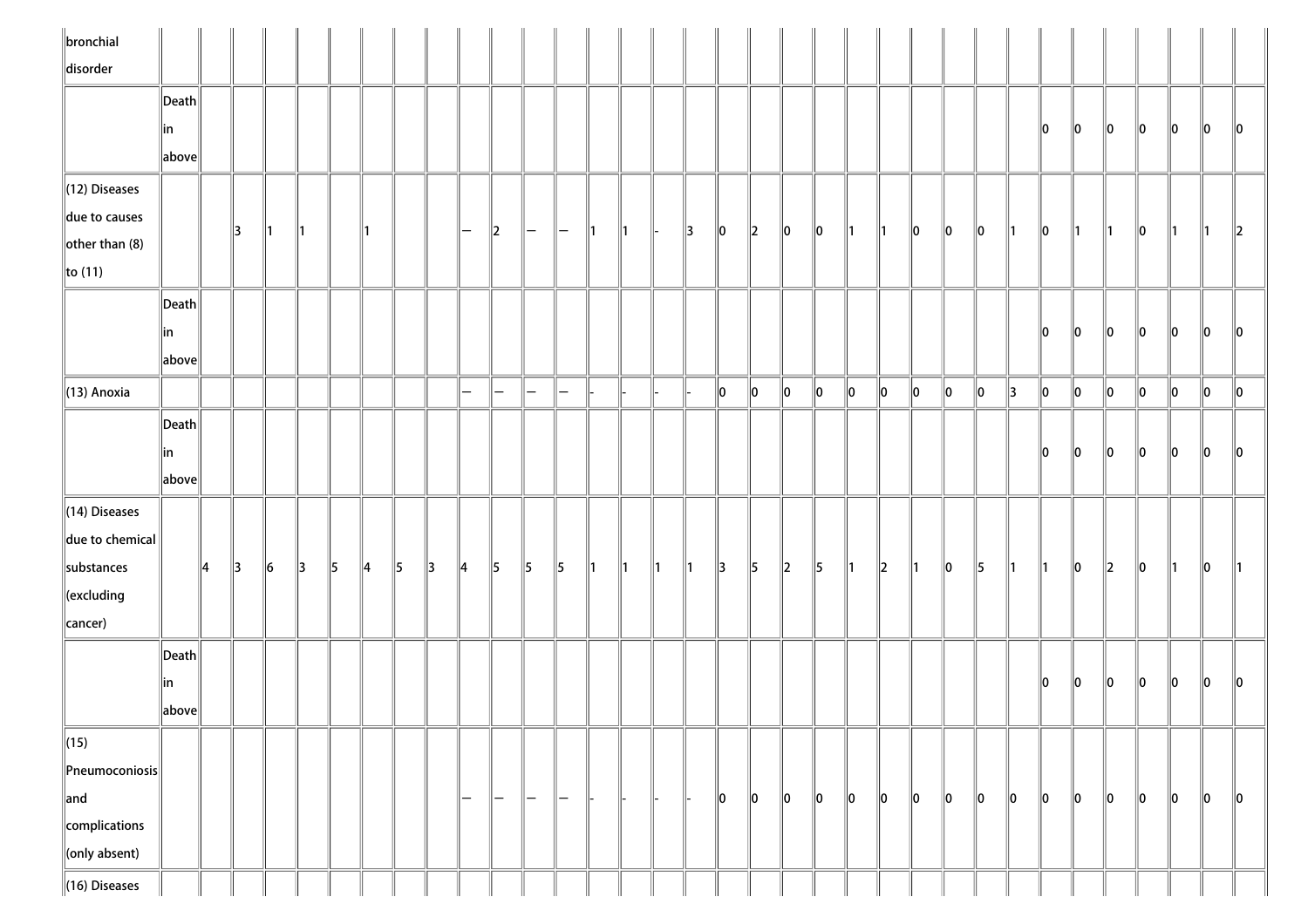| $\ $ due to<br>$\ $ pathogenic  |                                        |  |  |  |  |  |  |  |  | $\ 0\ $       | $\ 0\ $ | $\ 0\ $     | $\ 0\ $ | $\ 0\ $ | $\ 0\ $     | $\ 0\ $     | $\ 0\ $ | $\ 0\ $ | $\ 0\ $ | $\ 0\ $ | $\ 0\ $ | $\ 0\ $ | $\parallel$ 1 | 10      | 10      | $\parallel$ 4 |
|---------------------------------|----------------------------------------|--|--|--|--|--|--|--|--|---------------|---------|-------------|---------|---------|-------------|-------------|---------|---------|---------|---------|---------|---------|---------------|---------|---------|---------------|
| $\sqrt{\frac{1}{10}}$ organisms |                                        |  |  |  |  |  |  |  |  |               |         |             |         |         |             |             |         |         |         |         |         |         |               |         |         |               |
|                                 | $\left\Vert \mathsf{Death}\right\Vert$ |  |  |  |  |  |  |  |  |               |         |             |         |         |             |             |         |         |         |         |         |         |               |         |         |               |
|                                 | ∥in                                    |  |  |  |  |  |  |  |  |               |         |             |         |         |             |             |         |         |         | 10      | $\ 0\ $ | $\ 0\ $ | $\ 0\ $       | $\ 0\ $ | $\ 0\ $ | $\ 0\ $       |
|                                 | $\ $ above $\ $                        |  |  |  |  |  |  |  |  |               |         |             |         |         |             |             |         |         |         |         |         |         |               |         |         |               |
| $\ $ (16)-2                     |                                        |  |  |  |  |  |  |  |  |               |         |             |         |         |             |             |         |         |         |         |         |         |               |         |         |               |
| Occupational                    |                                        |  |  |  |  |  |  |  |  |               |         |             |         |         |             |             |         |         |         |         |         |         |               |         |         |               |
| Diseases due to                 |                                        |  |  |  |  |  |  |  |  |               |         |             |         |         |             |             |         |         |         |         |         |         |               |         |         |               |
| COVID-19 in                     |                                        |  |  |  |  |  |  |  |  |               |         |             |         |         |             |             |         |         |         |         |         |         |               |         |         | $\parallel$ 3 |
| above in above                  |                                        |  |  |  |  |  |  |  |  |               |         |             |         |         |             |             |         |         |         |         |         |         |               |         |         |               |
| $\parallel$ pathogenic          |                                        |  |  |  |  |  |  |  |  |               |         |             |         |         |             |             |         |         |         |         |         |         |               |         |         |               |
| $\ $ organisms                  |                                        |  |  |  |  |  |  |  |  |               |         |             |         |         |             |             |         |         |         |         |         |         |               |         |         |               |
|                                 | $\ $ Death $\ $                        |  |  |  |  |  |  |  |  |               |         |             |         |         |             |             |         |         |         |         |         |         |               |         |         |               |
|                                 | in                                     |  |  |  |  |  |  |  |  |               |         |             |         |         |             |             |         |         |         |         |         |         |               |         |         | $\ 0\ $       |
|                                 | $\ $ above $\ $                        |  |  |  |  |  |  |  |  |               |         |             |         |         |             |             |         |         |         |         |         |         |               |         |         |               |
| $\parallel$ (17) Cancer due     |                                        |  |  |  |  |  |  |  |  |               |         |             |         |         |             |             |         |         |         |         |         |         |               |         |         |               |
| to ionizing                     |                                        |  |  |  |  |  |  |  |  | $\parallel$ 0 | 10      | 10          | $\ 0\ $ | $\ 0\ $ | $ 0\rangle$ | $ 0\rangle$ | $\ 0\ $ | $\ 0\ $ | $\ 0\ $ | $\ 0\ $ | $\ 0\ $ | $\ 0\ $ | $\ 0\ $       | $\ 0\ $ | $\ 0\ $ | $\ 0\ $       |
| radiation                       |                                        |  |  |  |  |  |  |  |  |               |         |             |         |         |             |             |         |         |         |         |         |         |               |         |         |               |
|                                 | $\left\Vert \mathsf{Death}\right\Vert$ |  |  |  |  |  |  |  |  |               |         |             |         |         |             |             |         |         |         |         |         |         |               |         |         |               |
|                                 | ∥in                                    |  |  |  |  |  |  |  |  |               |         |             |         |         |             |             |         |         |         | $\ 0\ $ | $\ 0\ $ | $\ 0\ $ | $\ 0\ $       | $\ 0\ $ | $\ 0\ $ | $\ 0\ $       |
|                                 | $\ $ above $\ $                        |  |  |  |  |  |  |  |  |               |         |             |         |         |             |             |         |         |         |         |         |         |               |         |         |               |
| $\parallel$ (18) Cancer due     |                                        |  |  |  |  |  |  |  |  |               |         |             |         |         |             |             |         |         |         |         |         |         |               |         |         |               |
| to chemical                     |                                        |  |  |  |  |  |  |  |  | 10            | $\ 0\ $ | $\parallel$ | $\ 0\ $ | $\ 0\ $ | $\ 0\ $     | $\ 0\ $     | $\ 0\ $ | $\ 0\ $ | $\ 0\ $ | $\ 0\ $ | $\ 0\ $ | $\ 0\ $ | $\ 0\ $       | $\ 0\ $ | $\ 0\ $ | $\parallel$ 0 |
| substances                      |                                        |  |  |  |  |  |  |  |  |               |         |             |         |         |             |             |         |         |         |         |         |         |               |         |         |               |
|                                 | $\left\Vert \mathsf{Death}\right\Vert$ |  |  |  |  |  |  |  |  |               |         |             |         |         |             |             |         |         |         |         |         |         |               |         |         |               |
|                                 | ∥in                                    |  |  |  |  |  |  |  |  |               |         |             |         |         |             |             |         |         |         | 10      | 10      | 10      | $\ 0\ $       | $\ 0\ $ | $\ 0\ $ | $\ 0\ $       |
|                                 | $\ $ above $\ $                        |  |  |  |  |  |  |  |  |               |         |             |         |         |             |             |         |         |         |         |         |         |               |         |         |               |
|                                 |                                        |  |  |  |  |  |  |  |  |               |         |             |         |         |             |             |         |         |         |         |         |         |               |         |         |               |
| $\parallel$ (19) Cancer due     |                                        |  |  |  |  |  |  |  |  |               |         |             |         |         |             |             |         |         |         |         |         |         |               |         |         |               |
| to causes other                 |                                        |  |  |  |  |  |  |  |  |               |         |             |         |         |             |             |         |         |         |         |         |         |               |         |         |               |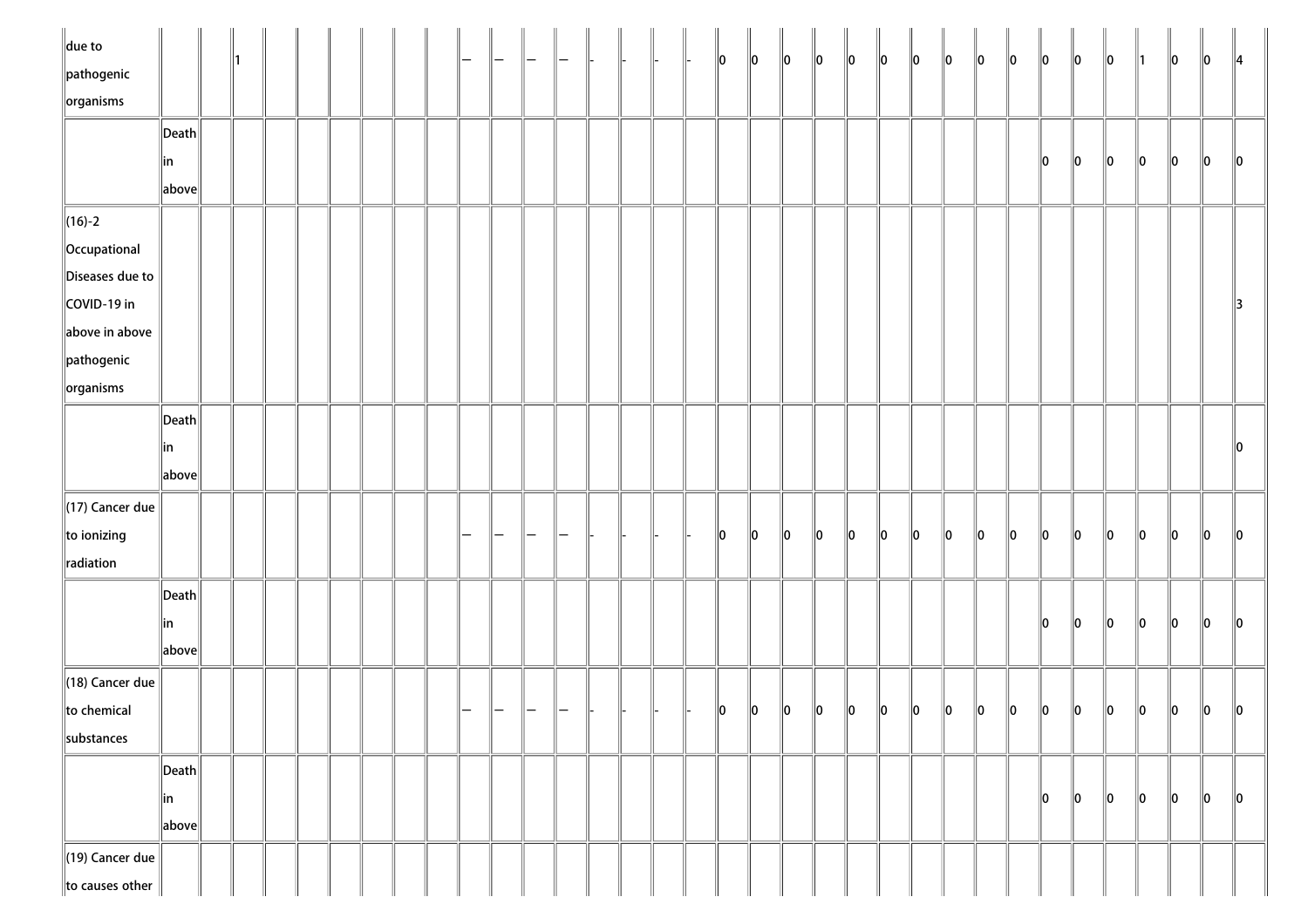| $\ $ than (17) and         |                       |  |  |  |    |    |               |     |                   | $\parallel$ | $\parallel$ |               | $\ 0\ $ | $\ 0\ $       | $\ 0\ $     | $\ 0\ $       | $\ 0\ $       | $\ 0\ $       | $\ 0\ $ | $\ 0\ $       | $\ 0\ $ | $\ 0\ $       | $\ 0\ $       | $\ 0\ $ | $\ 0\ $       | $\ 0\ $       | $\ 0\ $ | $\ 0\ $       | $\ 0\ $       |
|----------------------------|-----------------------|--|--|--|----|----|---------------|-----|-------------------|-------------|-------------|---------------|---------|---------------|-------------|---------------|---------------|---------------|---------|---------------|---------|---------------|---------------|---------|---------------|---------------|---------|---------------|---------------|
| $\ $ (18)                  |                       |  |  |  |    |    |               |     |                   |             |             |               |         |               |             |               |               |               |         |               |         |               |               |         |               |               |         |               |               |
|                            | $\ $ Death $\ $       |  |  |  |    |    |               |     |                   |             |             |               |         |               |             |               |               |               |         |               |         |               |               |         |               |               |         |               |               |
|                            | ∥in                   |  |  |  |    |    |               |     |                   |             |             |               |         |               |             |               |               |               |         |               |         |               | 10            | $\ 0\ $ | $\ 0\ $       | 10            | 10      | 10            | $\parallel$ 0 |
|                            | above                 |  |  |  |    |    |               |     |                   |             |             |               |         |               |             |               |               |               |         |               |         |               |               |         |               |               |         |               |               |
| $\ $ (20)                  |                       |  |  |  |    |    |               |     |                   |             |             |               |         |               |             |               |               |               |         |               |         |               |               |         |               |               |         |               |               |
| $\ $ Cerebrovascular $\ $  |                       |  |  |  |    |    |               |     |                   |             |             |               |         |               |             |               |               |               |         |               |         |               |               |         |               |               |         |               |               |
| disease, heart             |                       |  |  |  |    |    |               |     |                   |             |             |               |         |               |             |               |               |               |         |               |         |               |               |         |               |               |         |               |               |
| disease, etc.              |                       |  |  |  |    |    |               |     |                   |             |             |               |         |               |             |               |               |               |         |               |         |               | 10            | $\ 0\ $ | $\ 0\ $       | 10            | 10      | 11.           | $\ 0\ $       |
| $\ $ due to                |                       |  |  |  |    |    |               |     |                   |             |             |               |         |               |             |               |               |               |         |               |         |               |               |         |               |               |         |               |               |
| overwork                   |                       |  |  |  |    |    |               |     |                   |             |             |               |         |               |             |               |               |               |         |               |         |               |               |         |               |               |         |               |               |
|                            | $\vert$ Death $\vert$ |  |  |  |    |    |               |     |                   |             |             |               |         |               |             |               |               |               |         |               |         |               |               |         |               |               |         |               |               |
|                            | in                    |  |  |  |    |    |               |     |                   |             |             |               |         |               |             |               |               |               |         |               |         |               | $\ 0\ $       | $\ 0\ $ | $\ 0\ $       | $\ 0\ $       | 10      | ∥1∶           | $\ 0\ $       |
|                            | above                 |  |  |  |    |    |               |     |                   |             |             |               |         |               |             |               |               |               |         |               |         |               |               |         |               |               |         |               |               |
| $\ $ (21) Mental           |                       |  |  |  |    |    |               |     |                   |             |             |               |         |               |             |               |               |               |         |               |         |               |               |         |               |               |         |               |               |
| disorder due to            |                       |  |  |  |    |    |               |     |                   |             |             |               |         |               |             |               |               |               |         |               |         |               |               |         |               |               |         |               |               |
| serious                    |                       |  |  |  |    |    |               |     |                   |             |             |               |         |               |             |               |               |               |         |               |         |               |               |         |               |               |         |               |               |
| occupational               |                       |  |  |  |    |    |               |     |                   |             |             |               |         |               |             |               |               |               |         |               |         |               | $\ 0\ $       | $\ 0\ $ | $\ 0\ $       | $\ 0\ $       | $\ 0\ $ | $\ 0\ $       | ∥1            |
| psychological              |                       |  |  |  |    |    |               |     |                   |             |             |               |         |               |             |               |               |               |         |               |         |               |               |         |               |               |         |               |               |
| burden                     |                       |  |  |  |    |    |               |     |                   |             |             |               |         |               |             |               |               |               |         |               |         |               |               |         |               |               |         |               |               |
|                            | $\ $ Death $\ $       |  |  |  |    |    |               |     |                   |             |             |               |         |               |             |               |               |               |         |               |         |               |               |         |               |               |         |               |               |
|                            | ∥in                   |  |  |  |    |    |               |     |                   |             |             |               |         |               |             |               |               |               |         |               |         |               | $\parallel$ 0 | $\ 0\ $ | $ 0\rangle$   | $\ 0\ $       | $\ 0\ $ | $ 0\rangle$   | $\ 0\ $       |
|                            | above                 |  |  |  |    |    |               |     |                   |             |             |               |         |               |             |               |               |               |         |               |         |               |               |         |               |               |         |               |               |
| $\ $ (22) Other            |                       |  |  |  |    |    |               |     |                   |             |             |               |         |               |             |               |               |               |         |               |         |               |               |         |               |               |         |               |               |
| diseases                   |                       |  |  |  |    |    |               |     |                   |             |             |               |         |               |             |               |               |               |         |               |         |               |               |         |               |               |         |               |               |
| $\ $ evidently due to $\ $ |                       |  |  |  | ∥1 | ∥— | $\overline{}$ | ı — | $\qquad \qquad -$ | ∥1          |             | $\parallel$ 4 | $\ 0\ $ | $\parallel$ 1 | $ 0\rangle$ | $\parallel$ 1 | $\parallel$ 1 | $\parallel$ 1 | $\ 0\ $ | $\parallel$ 1 | $\ 0\ $ | $\parallel$ 3 | $\parallel$ 1 | $\ 0\ $ | $\parallel$ 1 | $\parallel$ 1 | $\ 2\ $ | $\parallel$ 1 | $\ 0\ $       |
| occupational               |                       |  |  |  |    |    |               |     |                   |             |             |               |         |               |             |               |               |               |         |               |         |               |               |         |               |               |         |               |               |
| causes                     |                       |  |  |  |    |    |               |     |                   |             |             |               |         |               |             |               |               |               |         |               |         |               |               |         |               |               |         |               |               |
|                            | $\vert$ Death $\vert$ |  |  |  |    |    |               |     |                   |             |             |               |         |               |             |               |               |               |         |               |         |               |               |         |               |               |         |               |               |
|                            | in                    |  |  |  |    |    |               |     |                   |             |             |               |         |               |             |               |               |               |         |               |         |               | 10            | 10      | 10            | 10            | 10      | 10            | $\ 0\ $       |